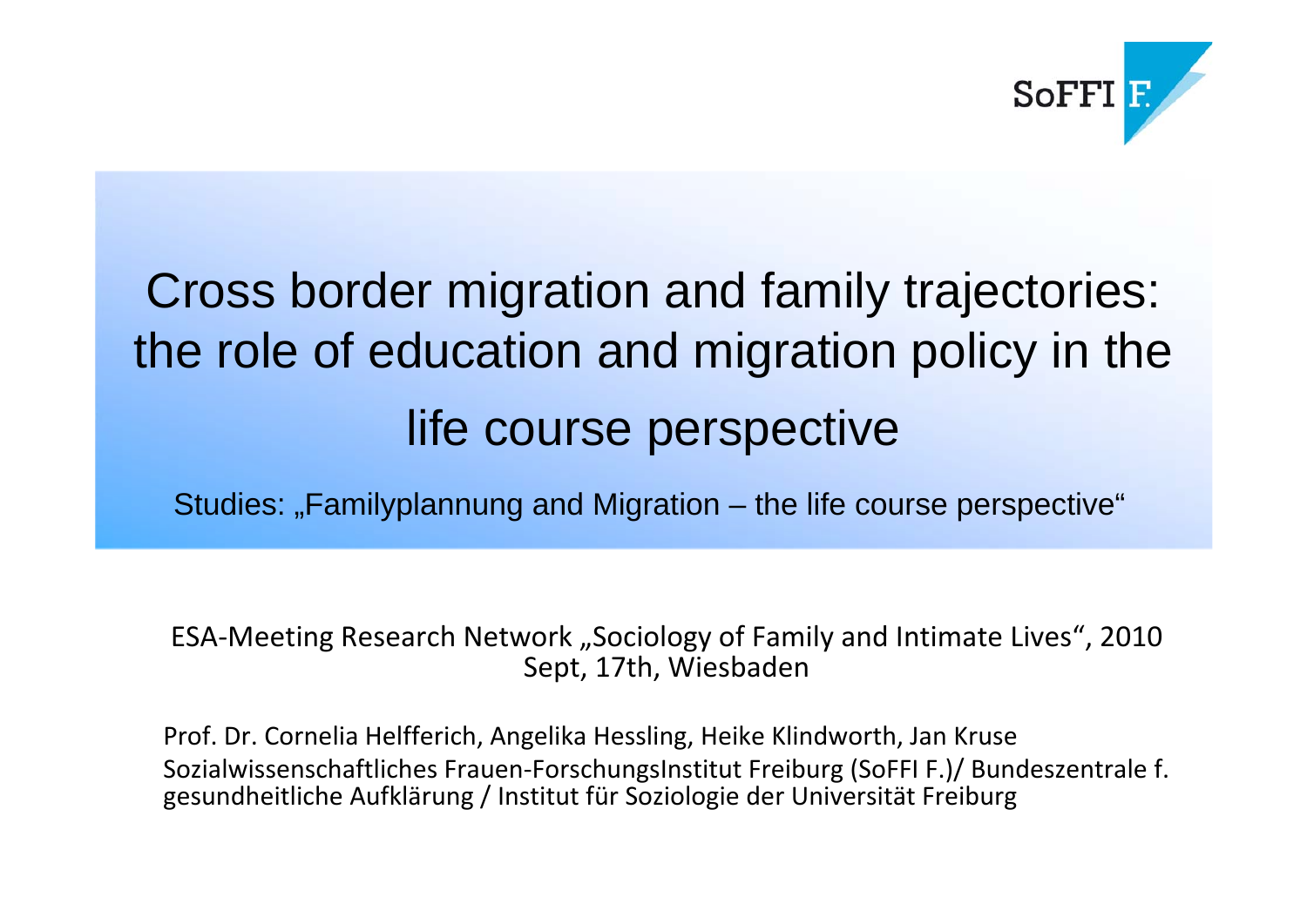#### $FCHE-Study: "Familyplanning and migration – the life course perspective"$ Focus

Focus: family trajectories in different group of migrants – considering the heterogenity between and within migrant groups. The paper proposes a framework to explain similarities and differences between these (sub- )group-specific trajectories.



These aspects influence premigration status and postmigration chances.

**SoFFI**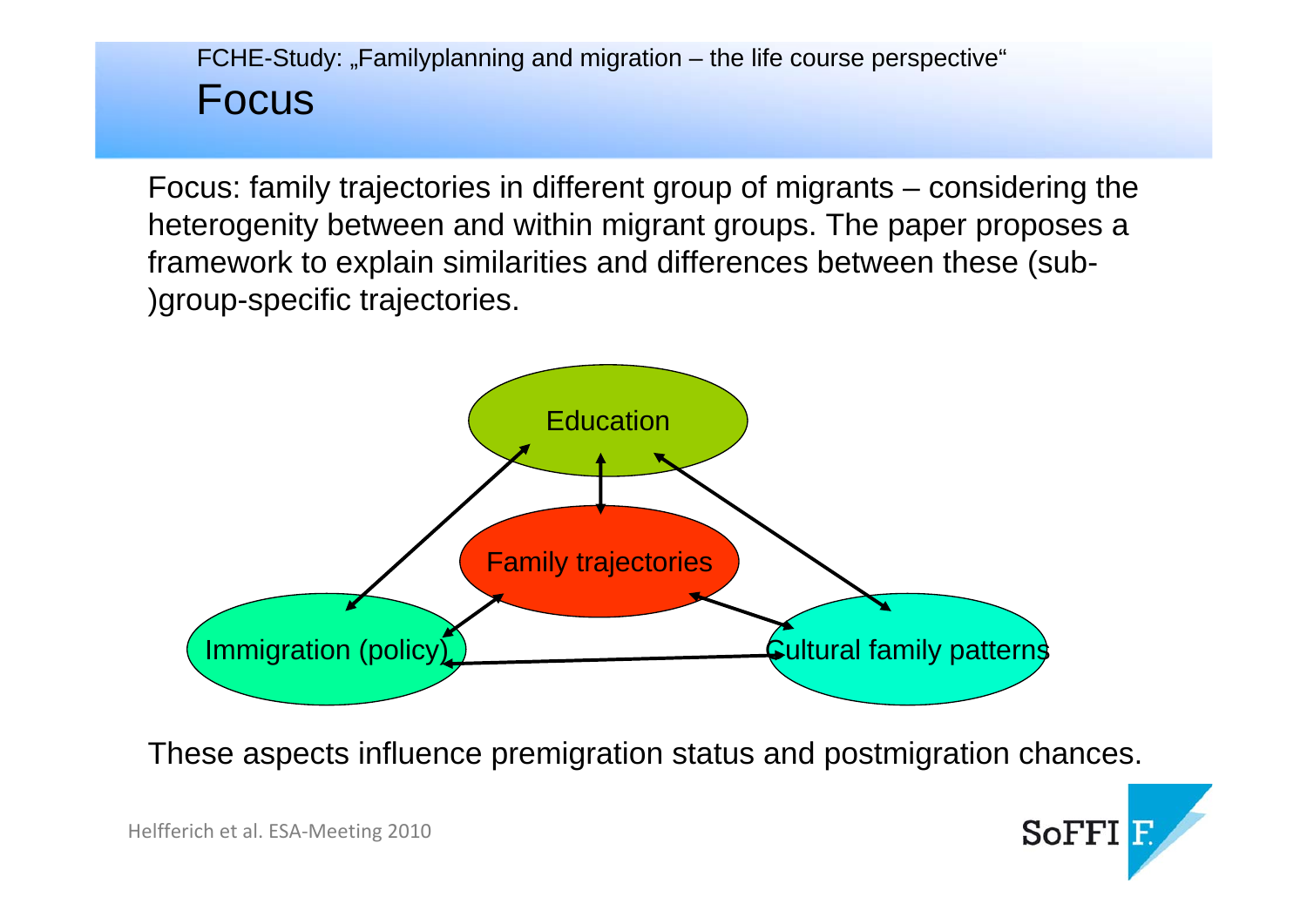#### $FCHE:$  "Familyplanning and migration – the life course perspective" **Definitions**

#### Family trajectories:

Family develops over time as order of phases and transitions: First partnership, time until marriage, Age at marriage / first birth and spacing of further births, number of children, end of familyplanning (no more children)

#### Migration background:

All immigrants (Germans, foreigners = non-German citizenship), all foreigners born in Germany, including the ones naturalised by now, all Germans born in Germany if at least one of their parents immigrated or was born on German territory as foreigner

#### Second generation

Persons with migration background, who are either born in Germany or migrated at an age of less than 12 years (mainly grown up in Germany)

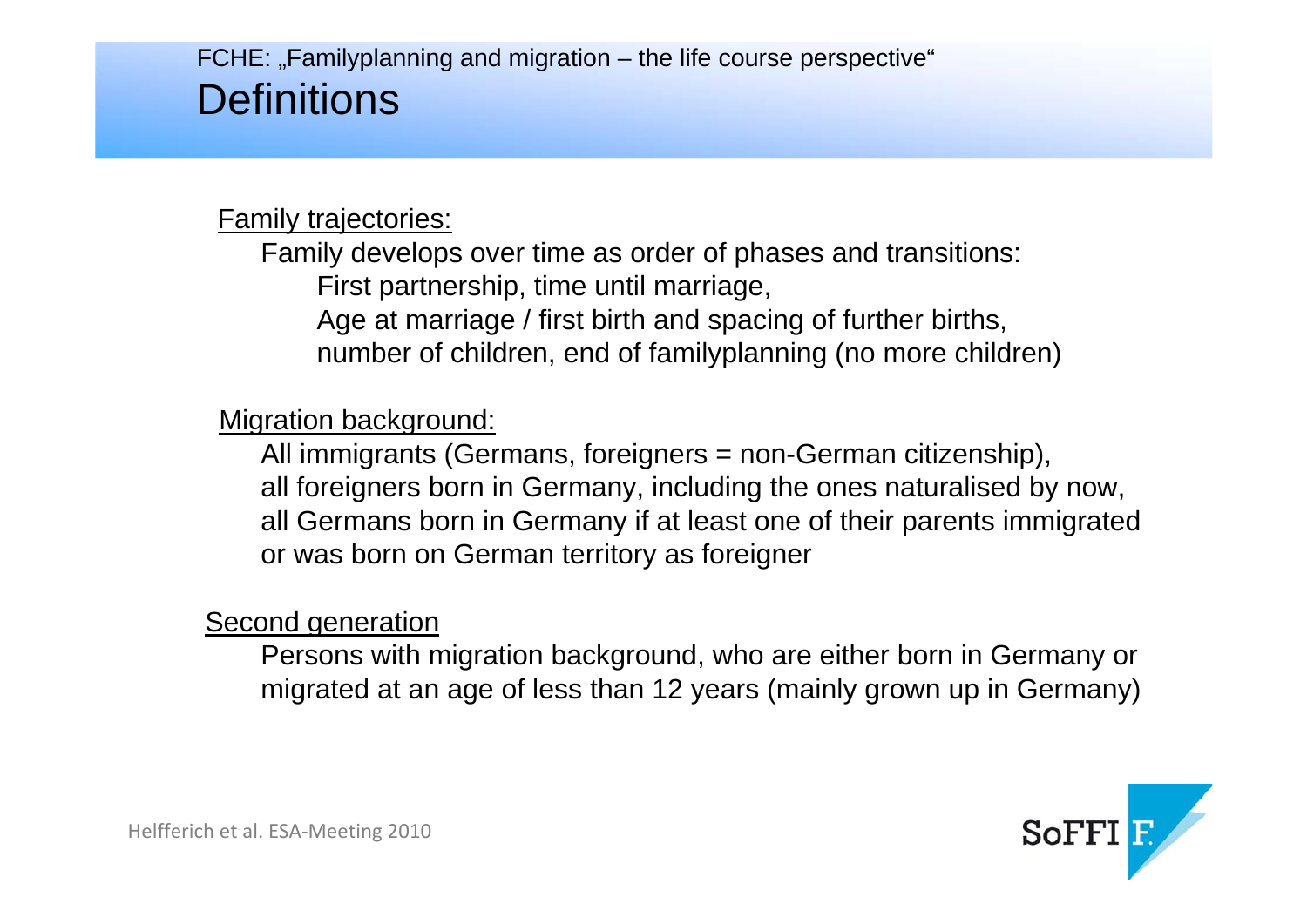$FCHE:$  "Familyplanning and migration  $-$  the life course perspective" Design of the studies



**Bundeszentralefür gesundheitliche Aufklärung**





**Institut für Soziologie**

‐ Prof. Dr. W. Essbach ‐



**SozialwissenschaftlichesFrauenForschungsInstitut**

‐ Prof. Dr. C. Helfferich ‐

(1) "Familyplanning and Migration in the life course of women" 2007-2010, Fed. Center for Health Education, Dpt. Reproductive Health Migrant women from Turkey (n=842) and Ex-GUS-States (n=832), compared with Non-migrants (n=839), 20 to 44 years in Berlin, Nürnberg, Oberhausen and Stuttgart Standardized questionnaire, age-stratified random sample from the register of inhabitants, native interviewers Qualitative: n=45 qualitative-biografic interviews (contrasting sample) n=15 group discussions, n=10 expert interviews Content: data / narration of reproductive life history, migration, education Helfferich et al. ESA‐Meeting 2010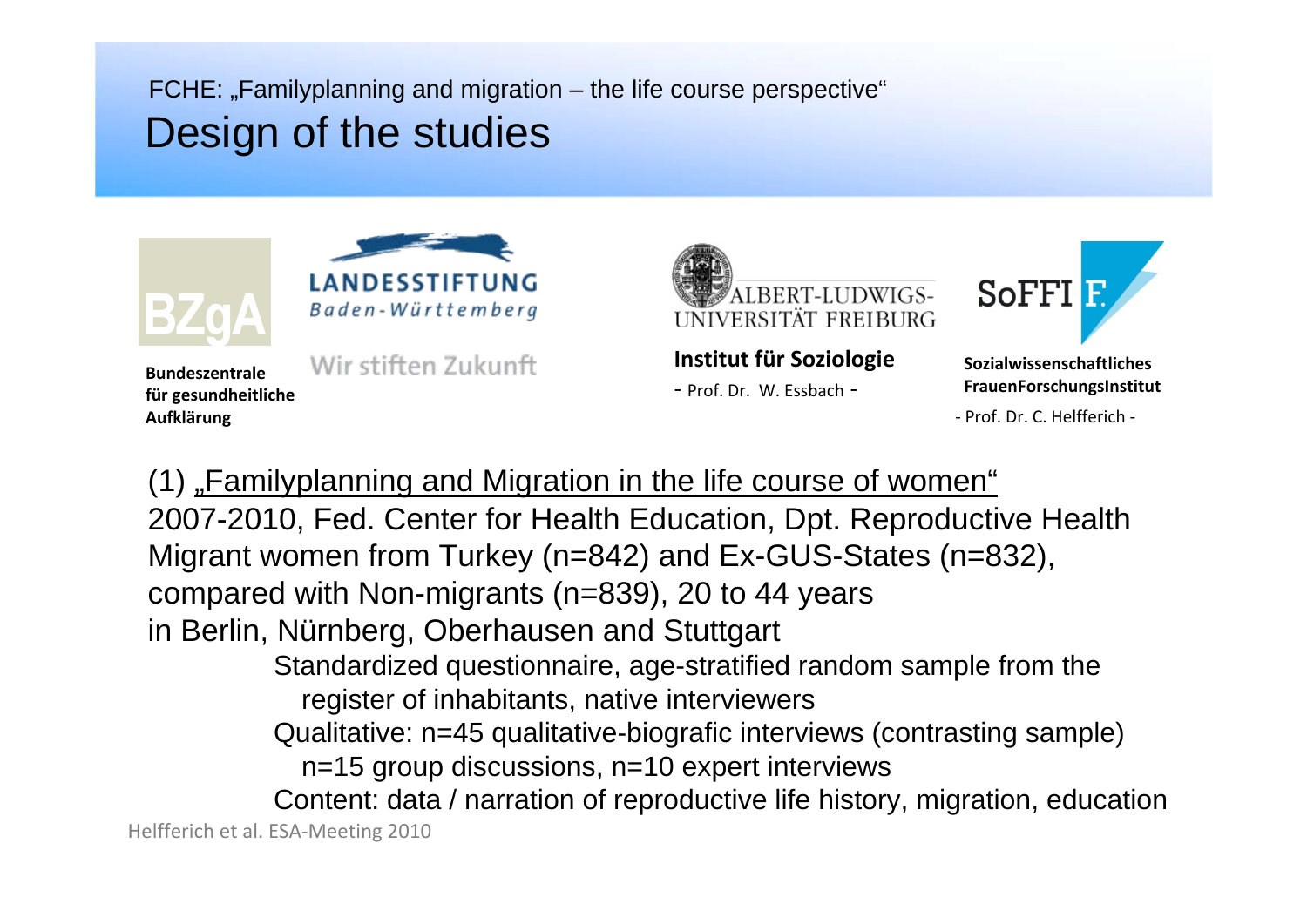$FCHE:$  "Familyplanning and migration – the life course perspective" Design of the studies



**Bundeszentralefür gesundheitliche Aufklärung**





**Institut für Soziologie**

‐ Prof. Dr. W. Essbach ‐



**SozialwissenschaftlichesFrauenForschungsInstitut**

‐ Prof. Dr. C. Helfferich ‐

(2) "Familyplanning and Migration in the life course of men" 2009/10, Landesstiftung Baden-Württemberg / FCHE (special analysis) Migrant men from Turkey, East European/Ex-GUS-States 18 to 50 years, in Freiburg n=15 qualitative Interviews, n=6 group discussions Sample constructed by contrasting procedures, including male marriage migrants from Turkey, asylum seekers, students, young men of the second generation, high qualified migrants and Roma refugees Content: narration of reproductive life history, migration, education

Helfferich et al. ESA‐Meeting 2010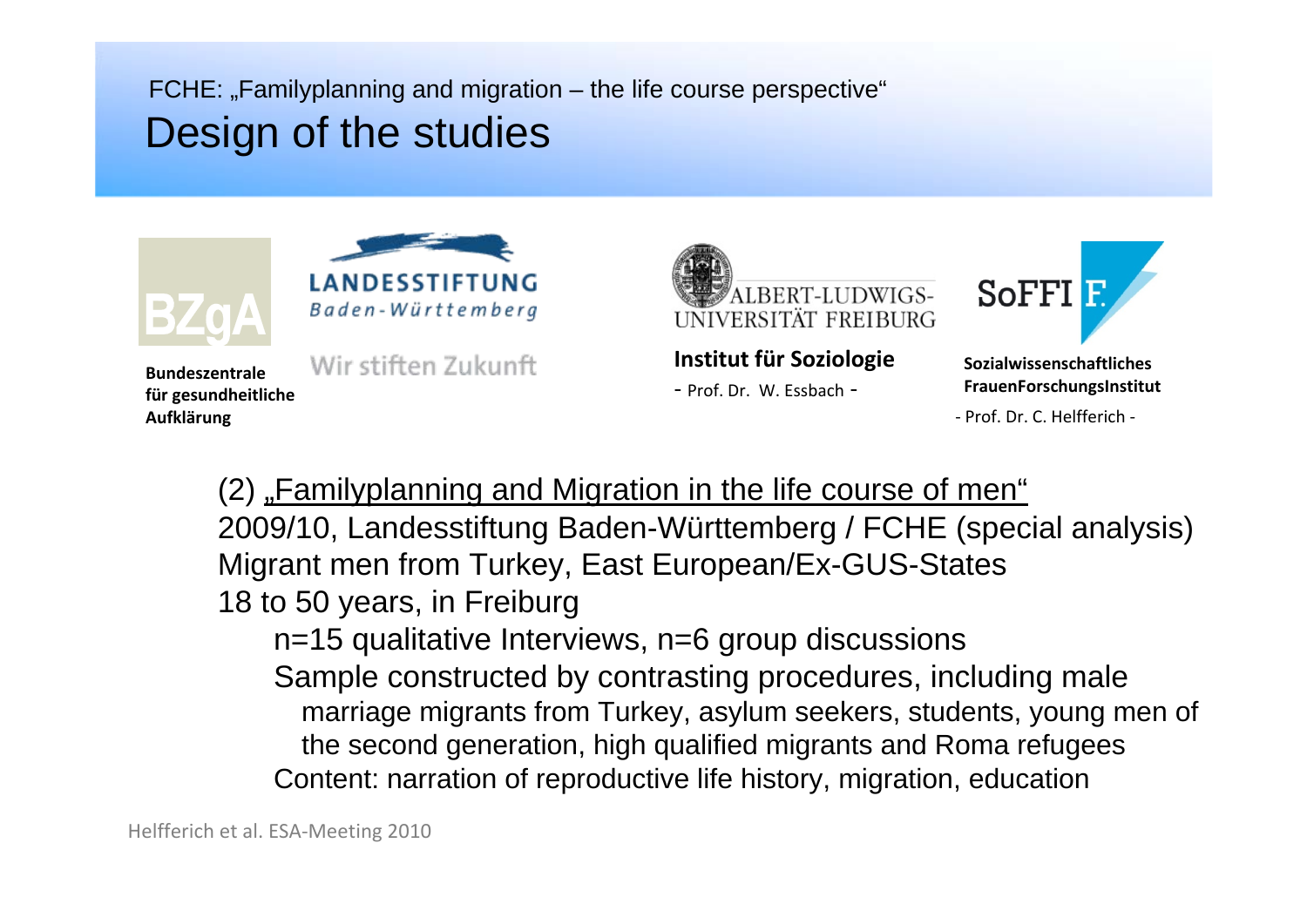- **(**1) The turkish migration
- (2) Migration from Ex-Gus-States
- (3) Young male Roma refugees

- For these groups: family trajectories
	- migration and education
	- cultural family patterns
	- discussion

(4) Conclusions

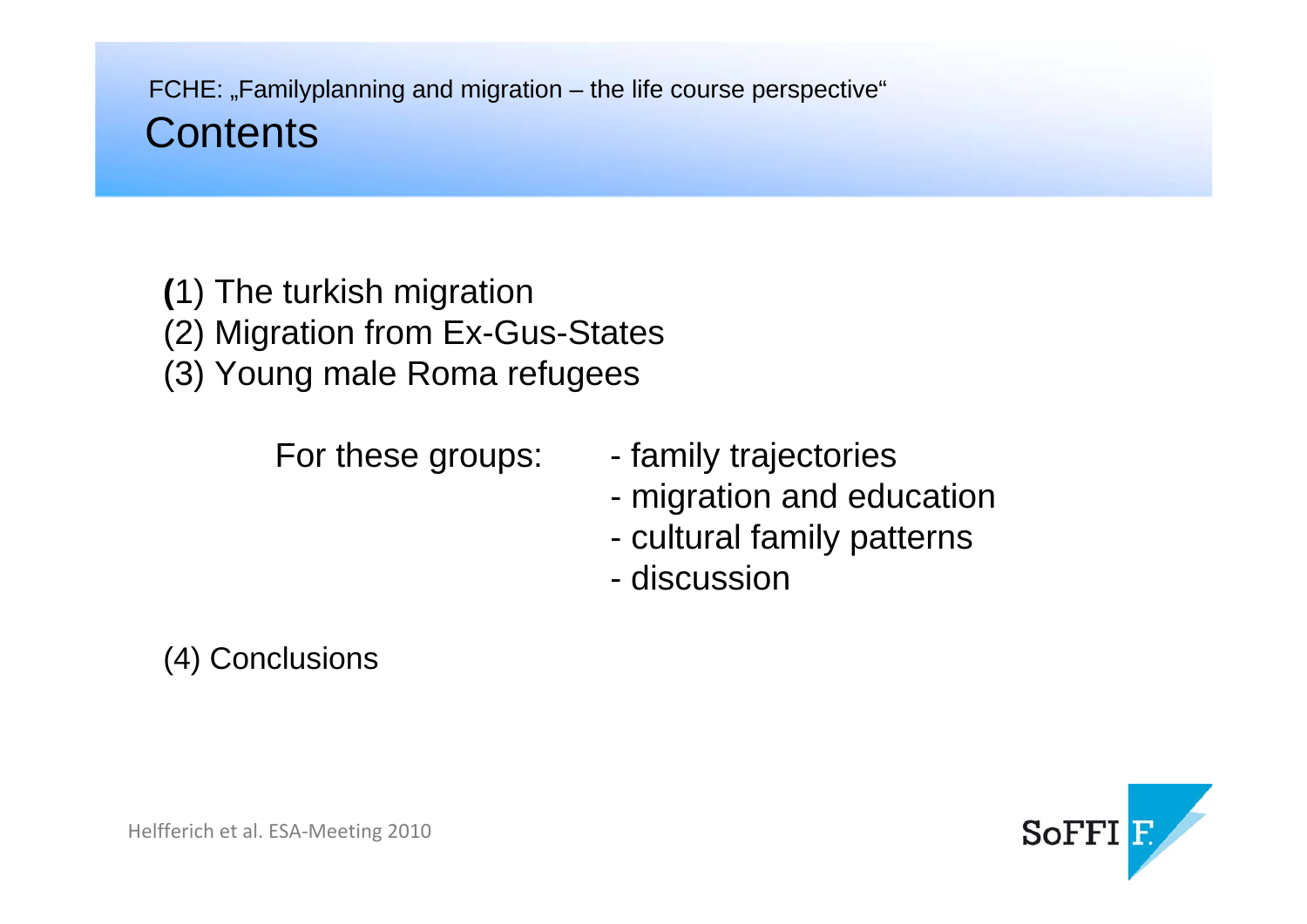$FCHE:$  "Familyplanning and migration  $-$  the life course perspective" The turkish group: family and migration

#### **Eamily trajectory** "Early start, early end"

#### **1. Generation**

- Short time between getting to know the partner and marriage (44%: less than half a year; German women: 1,9%)
- young age at marriage/first child (20,6/22,8 y.) (German women: 26,3/27,8 y.)
- 30%: contraception only after the second child
- Women elder than 34 years: average 2,4 children
- Women younger than 35 years: 37% want no more children, (if they have 2 or more children: 63%)

SoFFI<sub>E</sub>

## **2. Generation**

- Still young age at marriage/first child (21,6 / 24 y.)
- Less children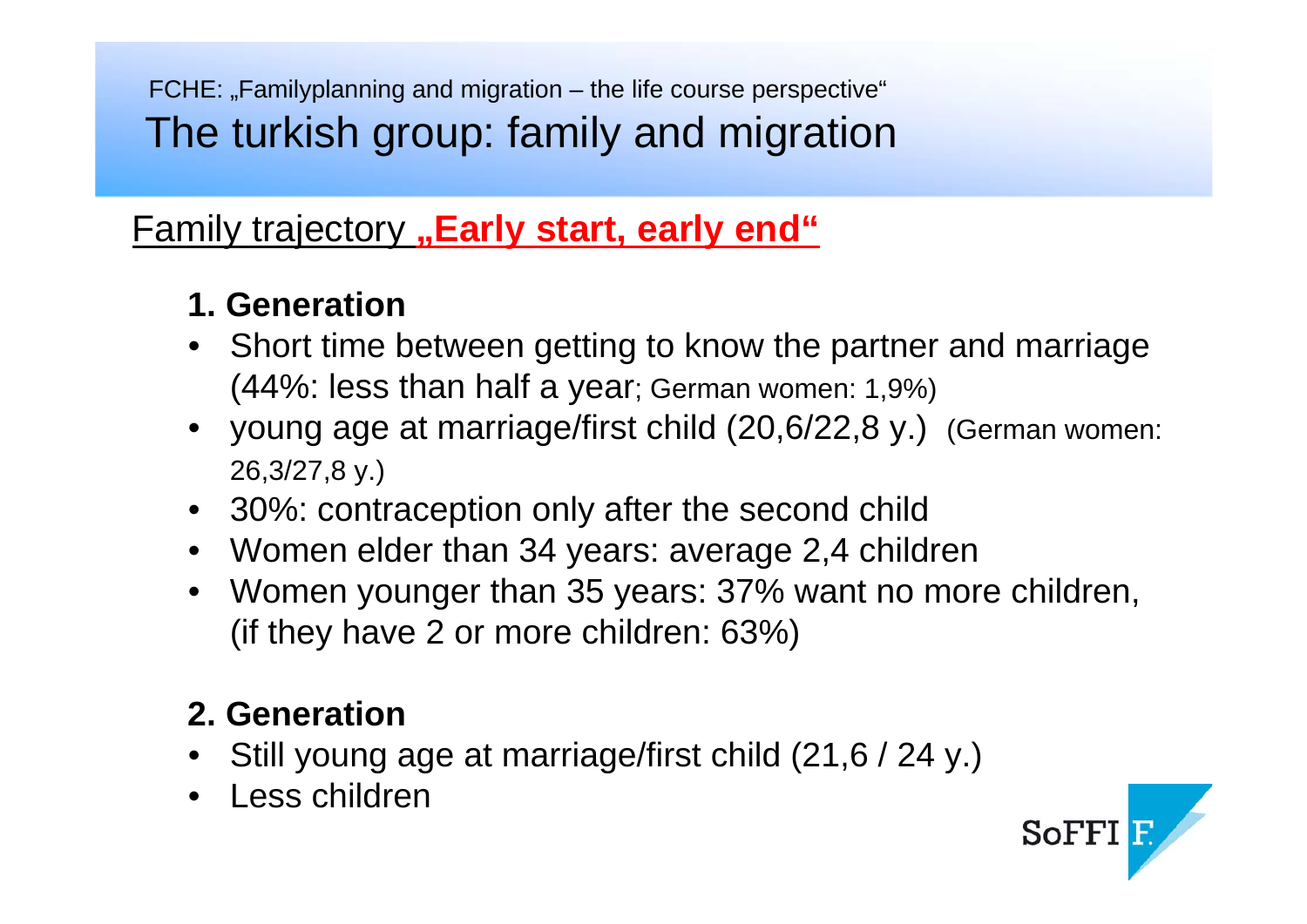$FCHE:$  "Familyplanning and migration – the life course perspective" The turkish group: family and migration

## Migration and education

- **1. Generation**
- Migration mostly in course of **family reunion;** 73% of the women younger than 35 years came as wifes, married to a (Turkish) resident in Germany
- Migration in young age (peak: 19 to 24 Jahren), already married and with no child
- Mostly low education; 73% had no vocational training finished at the time of migration
- Only 31% had vocational training finished before birth of first child

#### **2. Generation**

- Education improves, but still deficits
- 60% had vocational training finished before birth of first child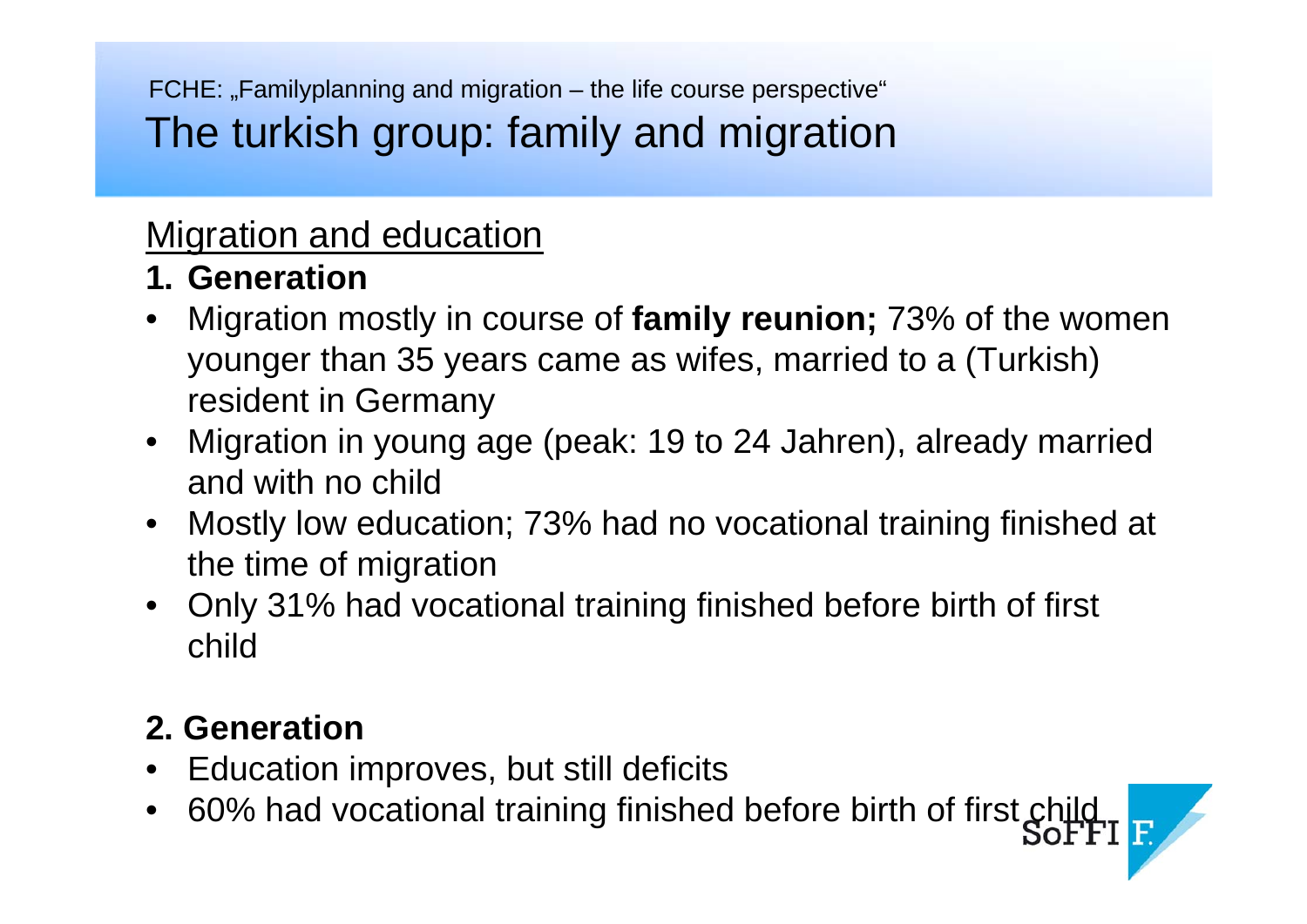$FCHE:$  "Familyplanning and migration – the life course perspective" The Turkish group: family and migration

#### Cultural family pattern

Family ties important and strengthened by marriage migration. 25% married a relative. Obligations of reciprocal help and support, especially obligations of the children to support their parents. Children are important, education of children is important.

The norm of premarital virginity is widely accepted even in the 2. generation.

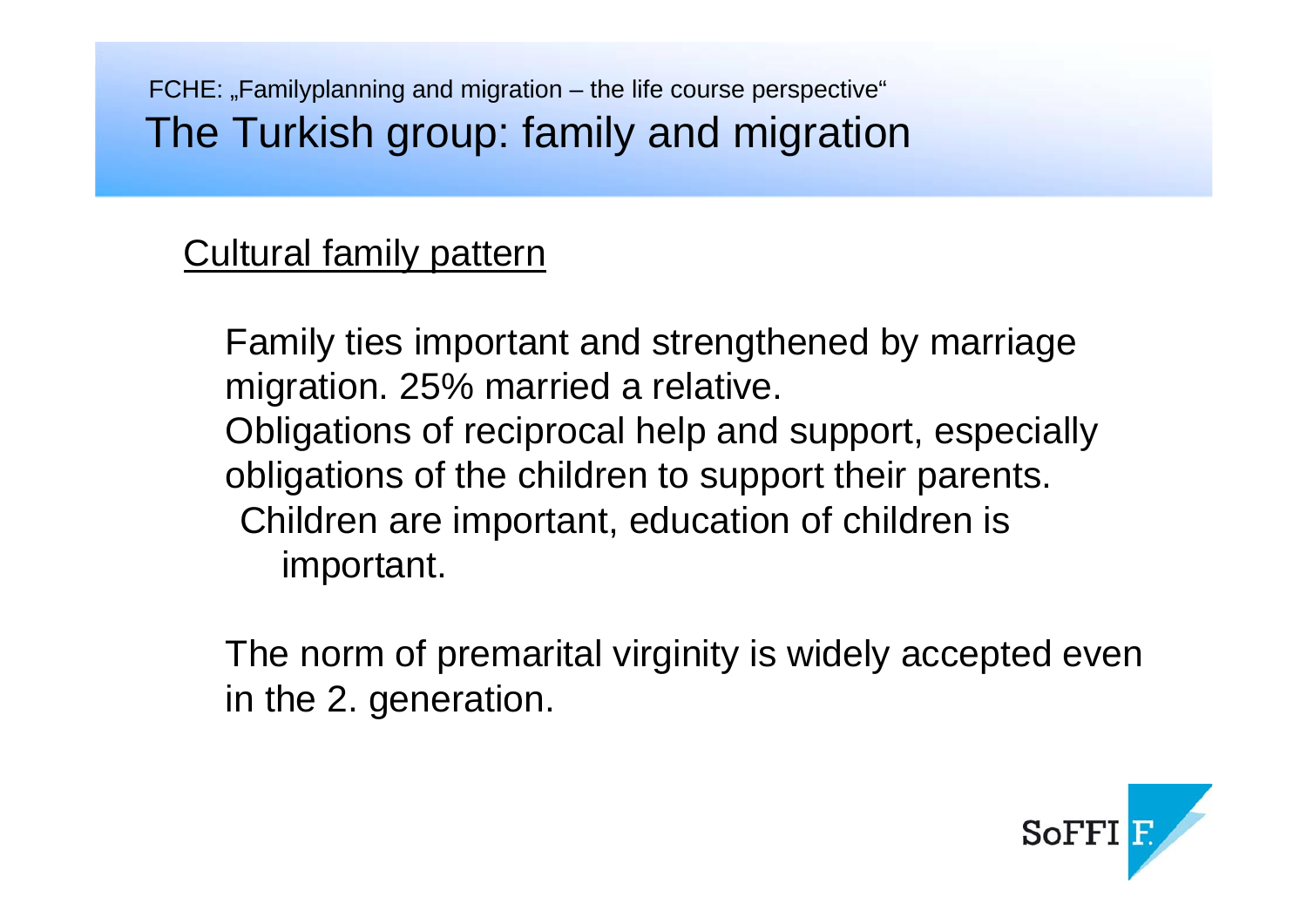#### BZgA-Städte-Studie: "frauen leben: Familienplanung und Migration im Lebenslauf" The Turkish group: Education and generation

#### Education leads to postponing first birth for Turkish migrant women

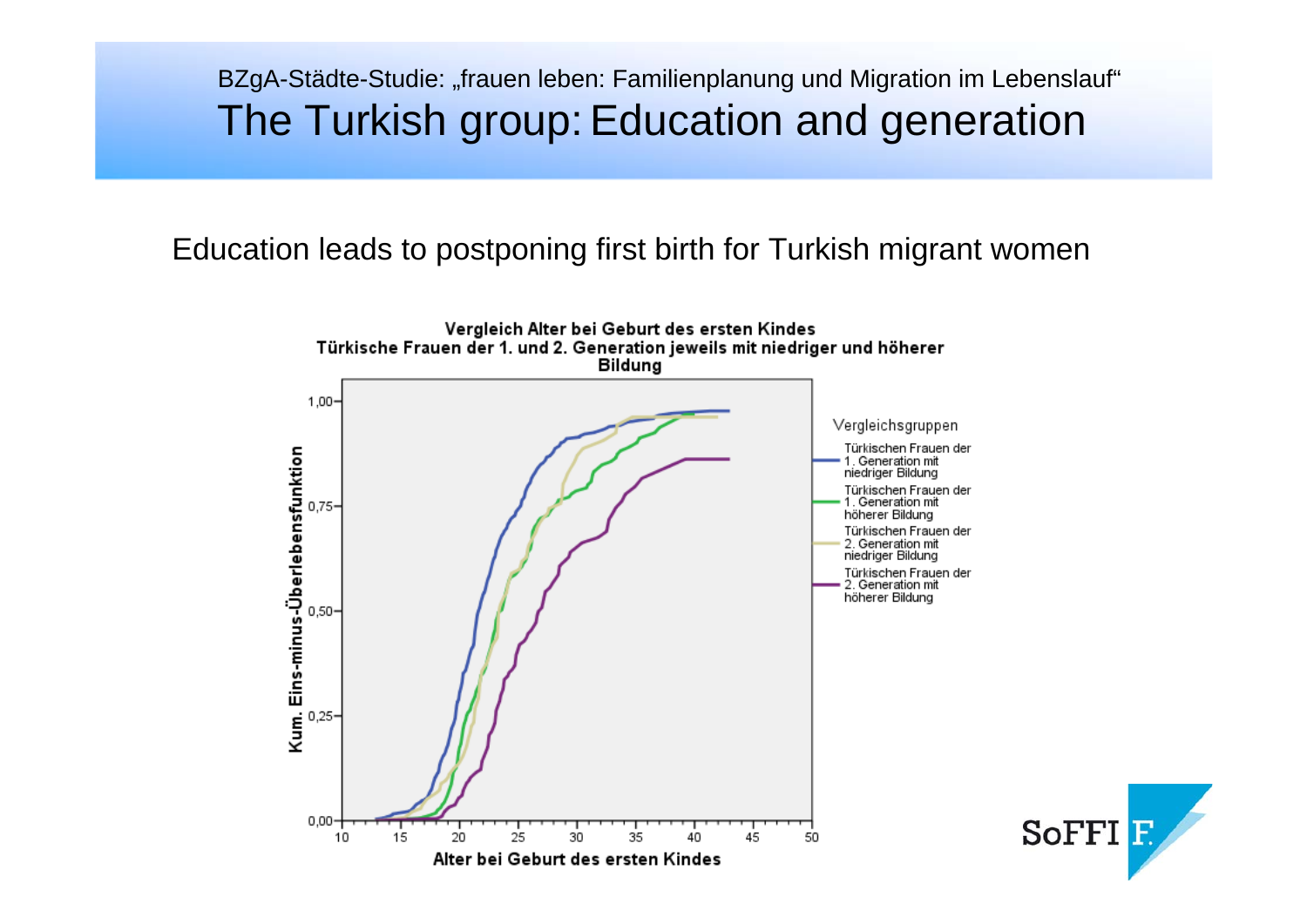$FCHE:$  "Familyplanning and migration  $-$  the life course perspective" The Turkish group: family and migration



SoFFI<sub>E</sub>

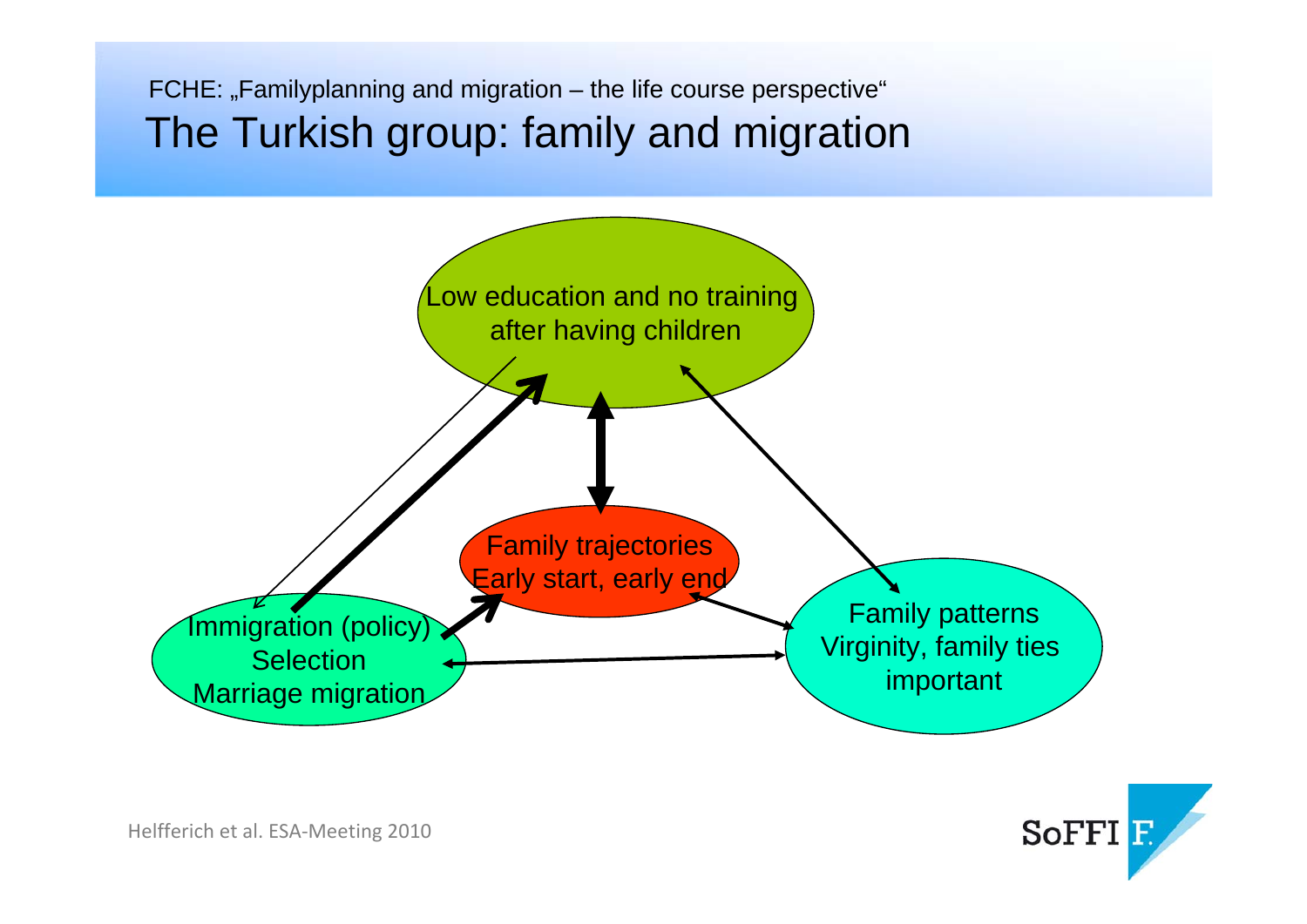FCHE: "Familyplanning and migration – the life course perspective" The East European group: family and migration

#### **Eamily trajectory** "Early start, postponed end"

#### **1. Generation**

- young age at marriage/first child (22,2/23,6 y.) (German women: 26,3/27,8 y.)
- 40%: Less than one year between marriage and first child
- 40% started contraception only after the first child
- **Spacing between births**, end of family planning delayed; spacing (further births) even more after migration
- Women elder than 34 years: average 1,8 children

#### **2. Generation**

- Still young age at marriage/first child (23,2 / 24,4 y.)
- More contraception and at younger age
- 95% started contraception for to postpone first birth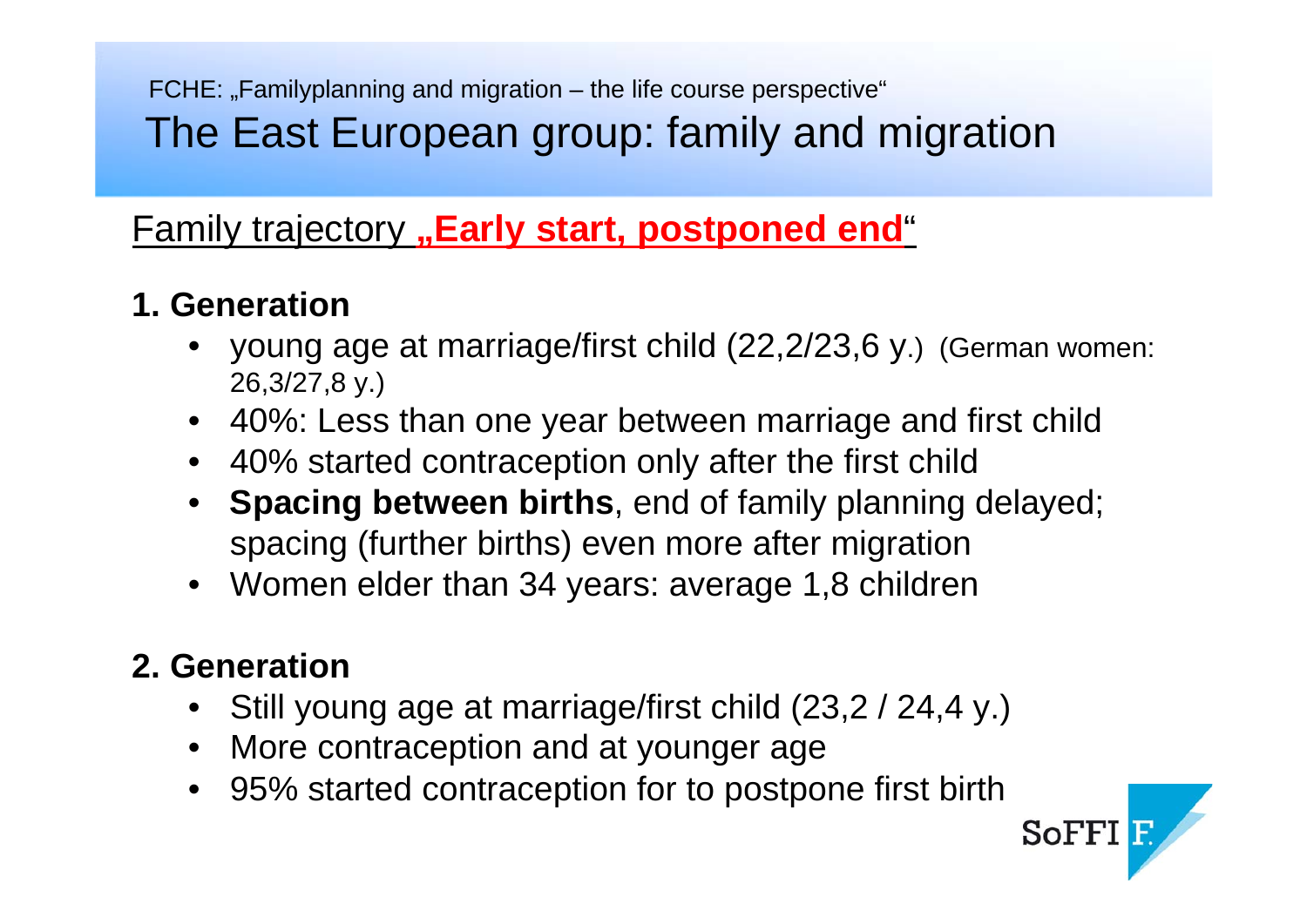$FCHE:$  "Familyplanning and migration – the life course perspective" The East European group: family and migration

## Migration and education

#### **1. Generation**

44% migrated as repatriates, mostly with relatives (husband, children, parents), age at migration varies.

63% had finished a vocational training at the time of migration, mostly with higher qualification, which was not accepted in Germany.

#### **2. Generation**

Education: No difference to non-migrant Germans

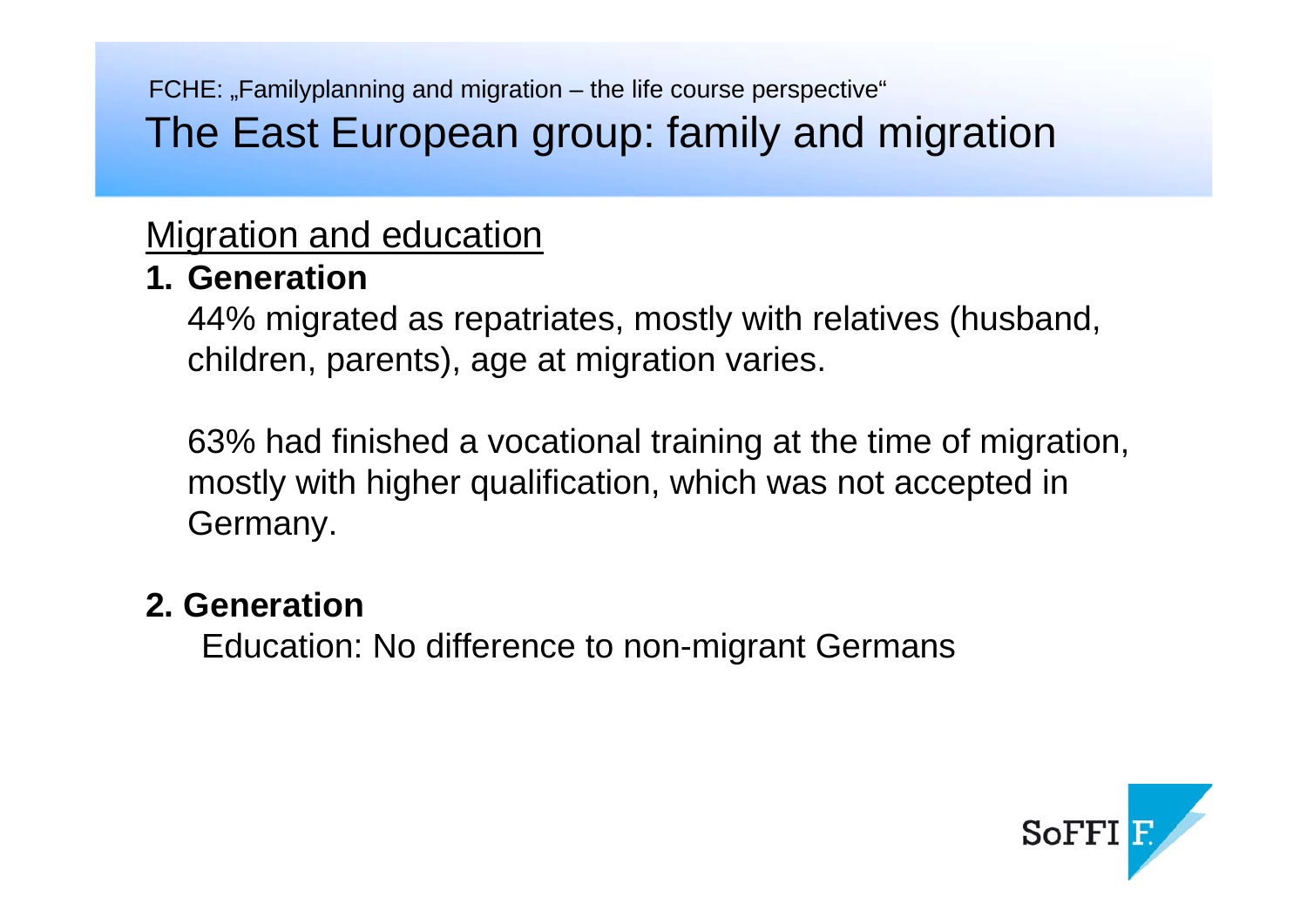#### FCHE: "Familyplanning and migration – the life course perspective" Comparision of migrant groups

Family status of 1. generation at time of migration (in %)



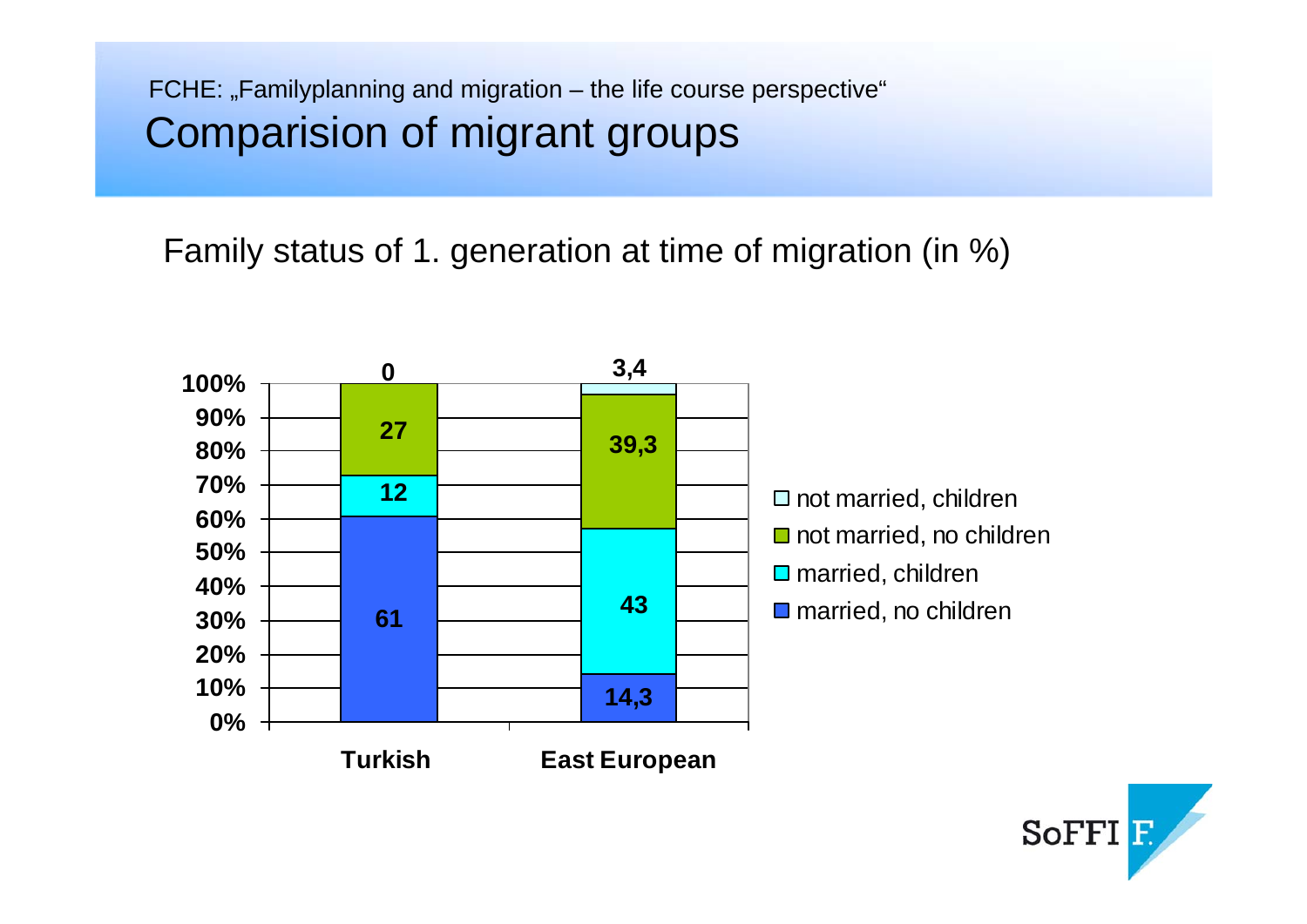#### FCHE: "Familyplanning and migration – the life course perspective" Comparision of migrant groups

Level of vocational training 1. generation (in %)



**SoFFI**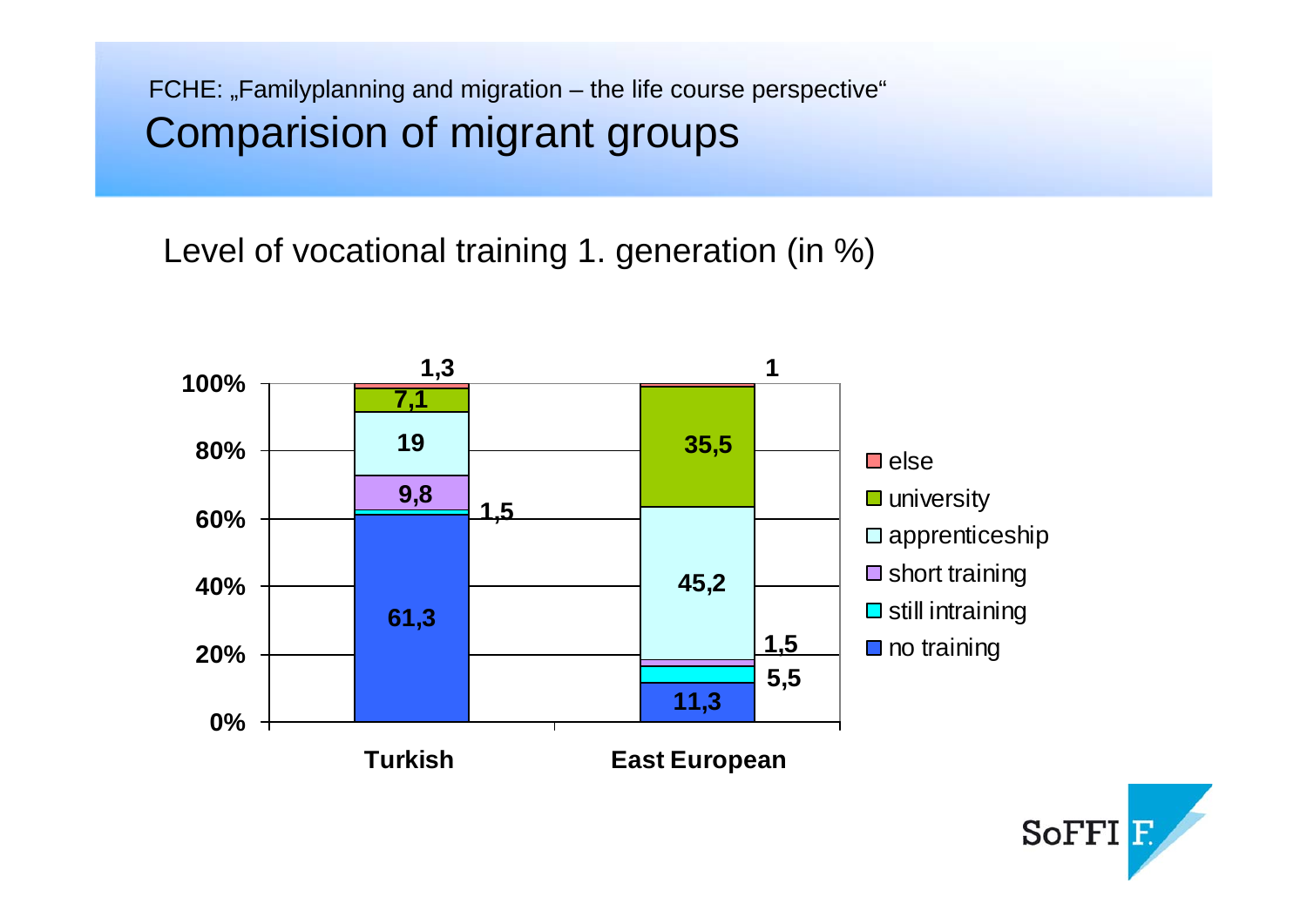#### $FCHE:$  "Familyplanning and migration – the life course perspective" The East European group: family and migration

## Family pattern

Family as privat sphere important; familiy relations: most important daughter-mother; frequent divorces resp. separation and remarriage, while children stay with the mother. Responsibility of mother  $\rightarrow$  "reproductive autonomy" of women

In the countries of origin women were involved in the labourmarket  $\bm{\rightarrow}$  double burden of household chores and paid work (defamilialistic policy in countries of origin). Child care was provided and combining work and family was supported, if not even neccessary to earn the living. Premarital sex is no taboo.

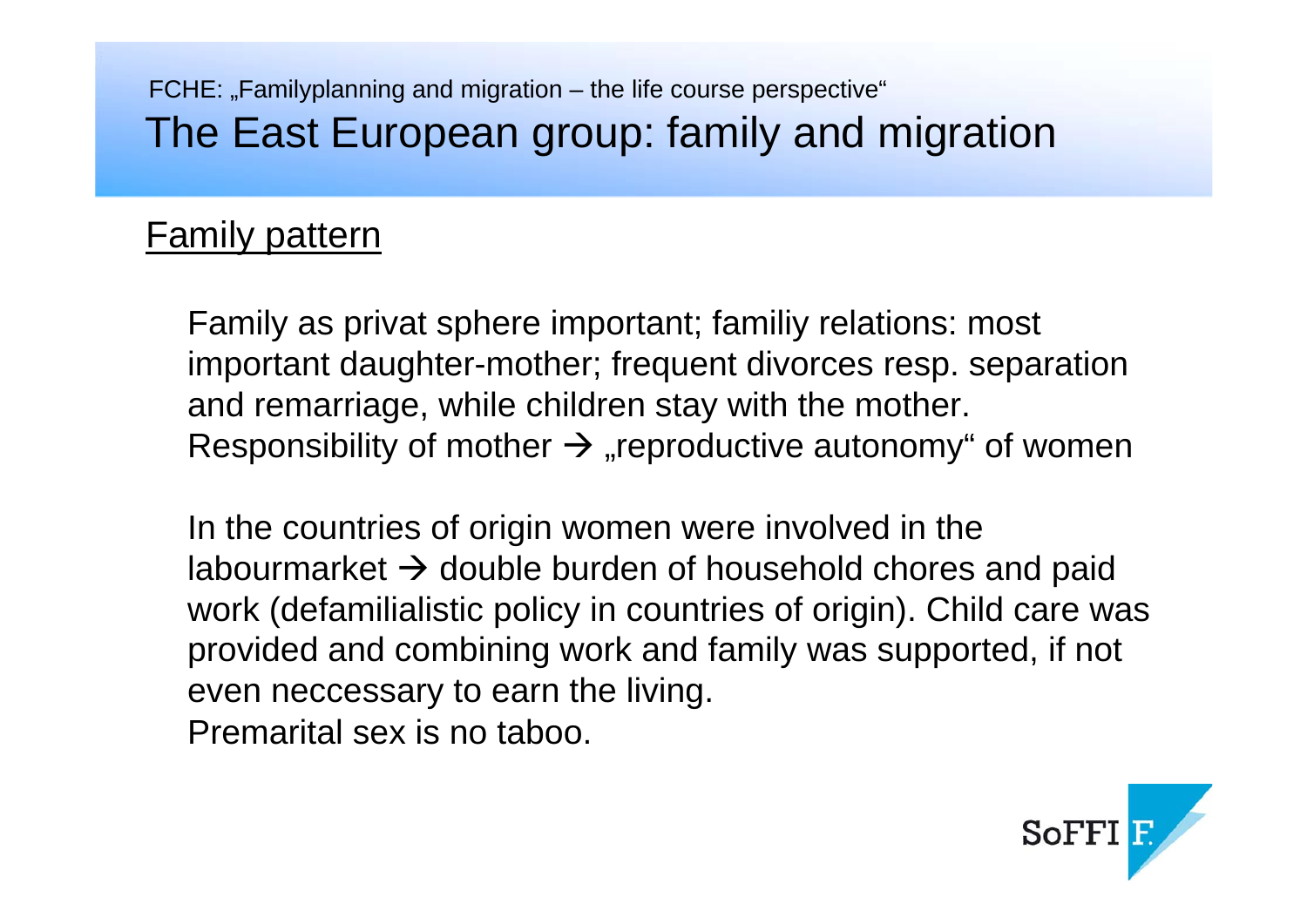#### $FCHE:$  "Familyplanning and migration  $-$  the life course perspective" The East European group: family and migration



**SoFFI** 

Helfferich et al. ESA‐Meeting 2010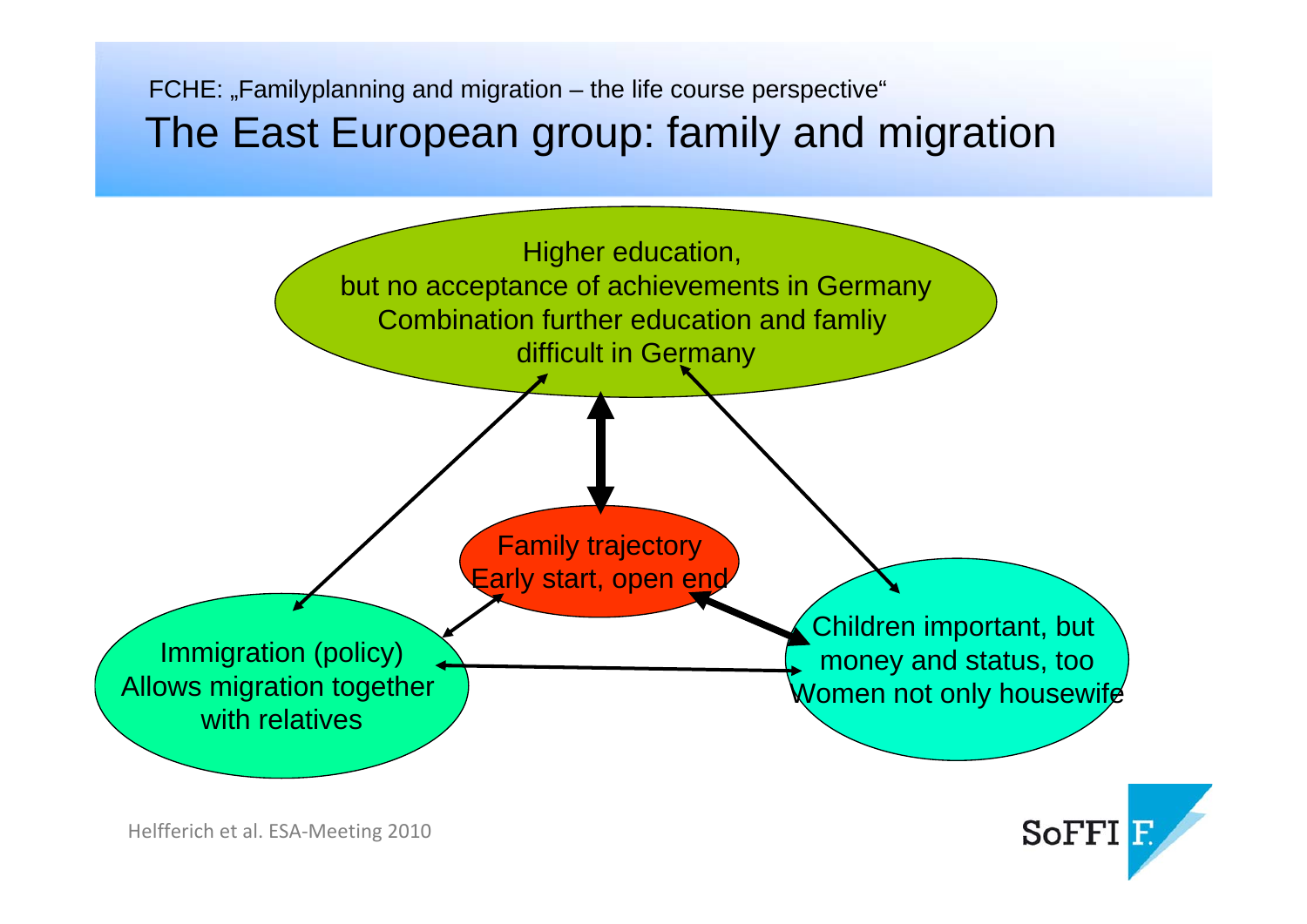$FCHE:$  "Familyplanning and migration – the life course perspective" Young male Roma refugees: family and migration

## **Family trajectory "Early start, big family"**

Young age at marriage (from 15 years on, max. 19 years) Family size: 5 to 8 children

#### Migration and education

Status as refugee means restrictions (working permission, mobility), fear of being sent back, an uncertain future Low education because of language problems Possibilities to earn the living by work are restricted, by law and because of unwillingsness of employers

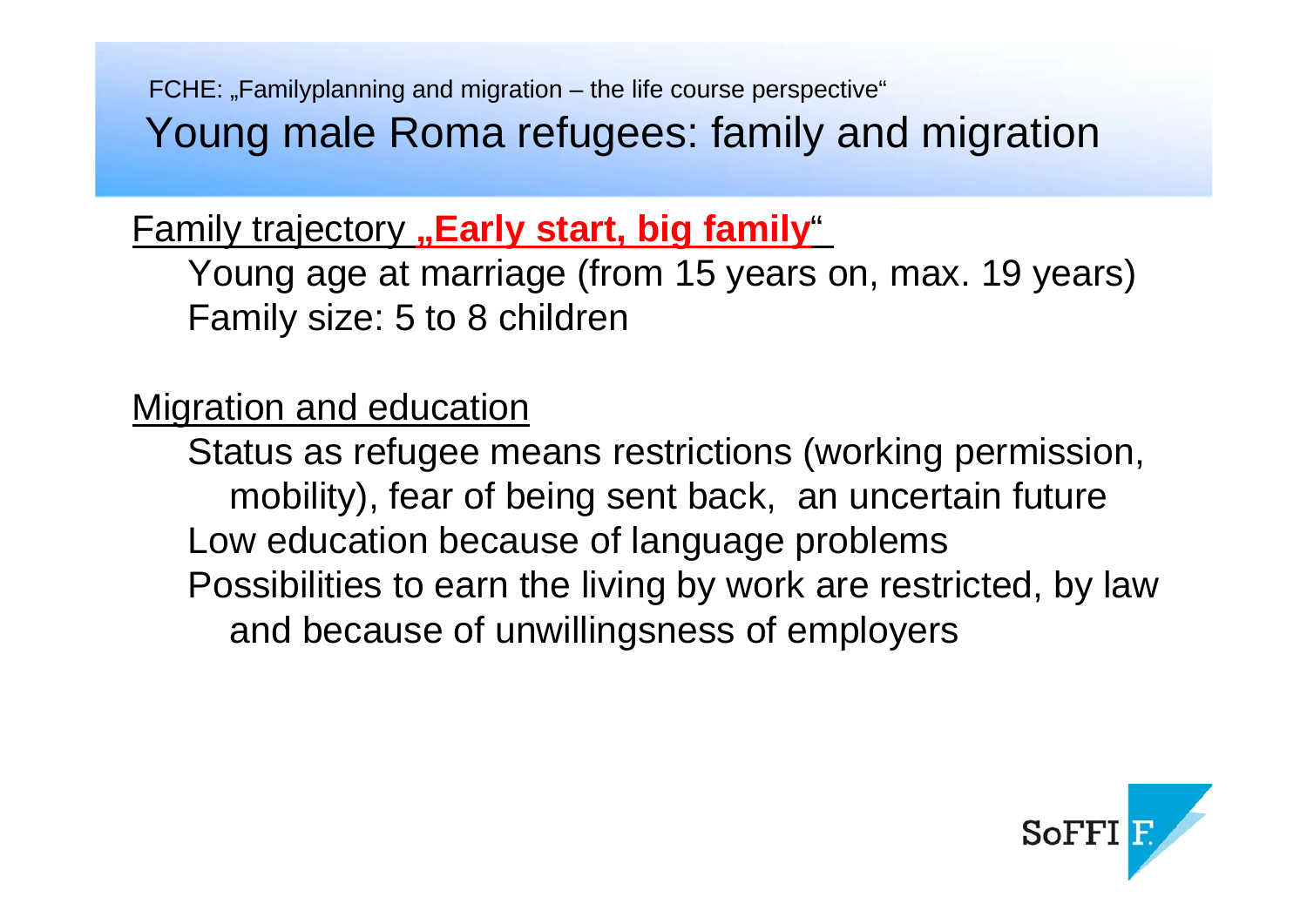FCHE: "Familyplanning and migration – the life course perspective" Young male Roma refugees: family and migration

#### Cultural family pattern

Extended family as a clan; family ties very important;

patriarchal structures: father as authority

Parents chose wife/husband

- Married sons stay in the household of their parents after marriage; no idea of independent household. The wife helps her mother-in-law in the household;
- Sons, who earn money, are obliged to support their parents and contribute to the common economy for all famliy members, mostly based on social welfare;
- Fatherhood is a traditional transformation of masculinity, the end of young male "freedom" and start of adult masculinity

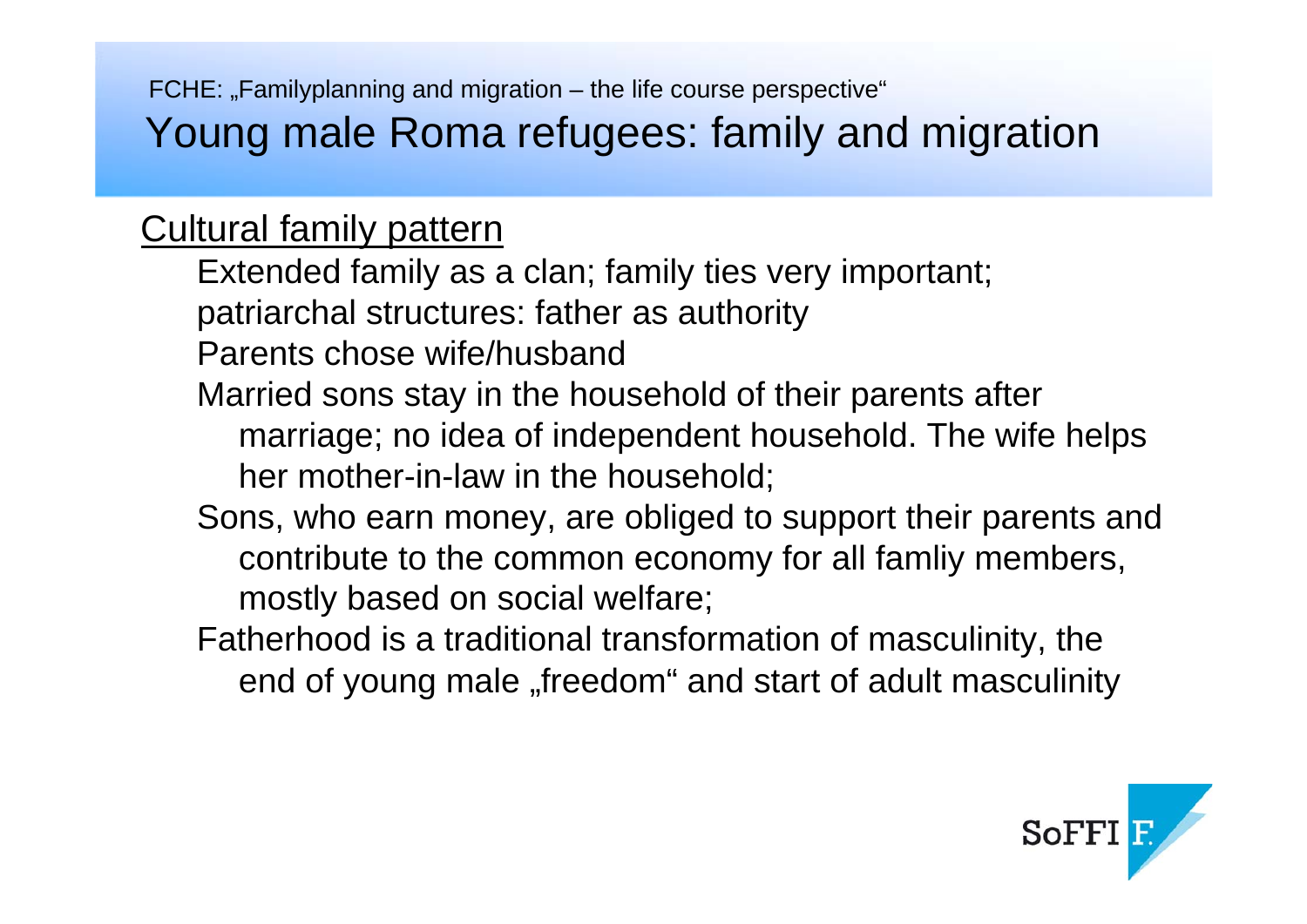$FCHE:$  "Familyplanning and migration  $-$  the life course perspective" Young male Roma refugees: family and migration



These aspects influence premigration status and postmigration chances.

**SoFFI**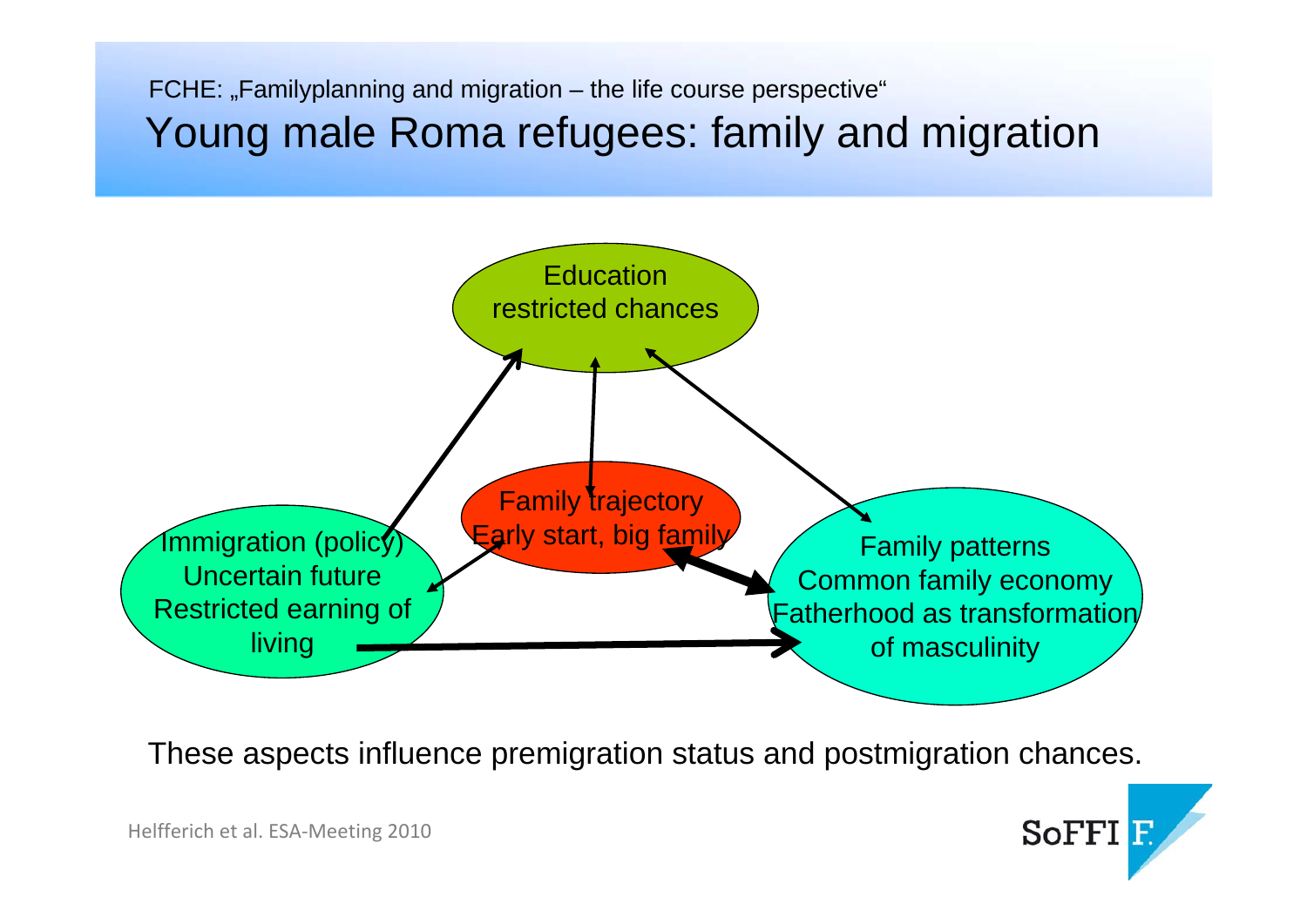There is not a single hypothesis to explain family trajectories of migrants, neither "adaption", nor "socialisation", nor "selection".

All these explanations are relevant, but they are moderated

- for women by access to education in premigration and postmigration, for men by access to earn one's living,
- by immigration policy and chances of integration,
- by cultural family patterns.

The relevance and impact of each factor and the interplay of factors vary for different migrant groups.